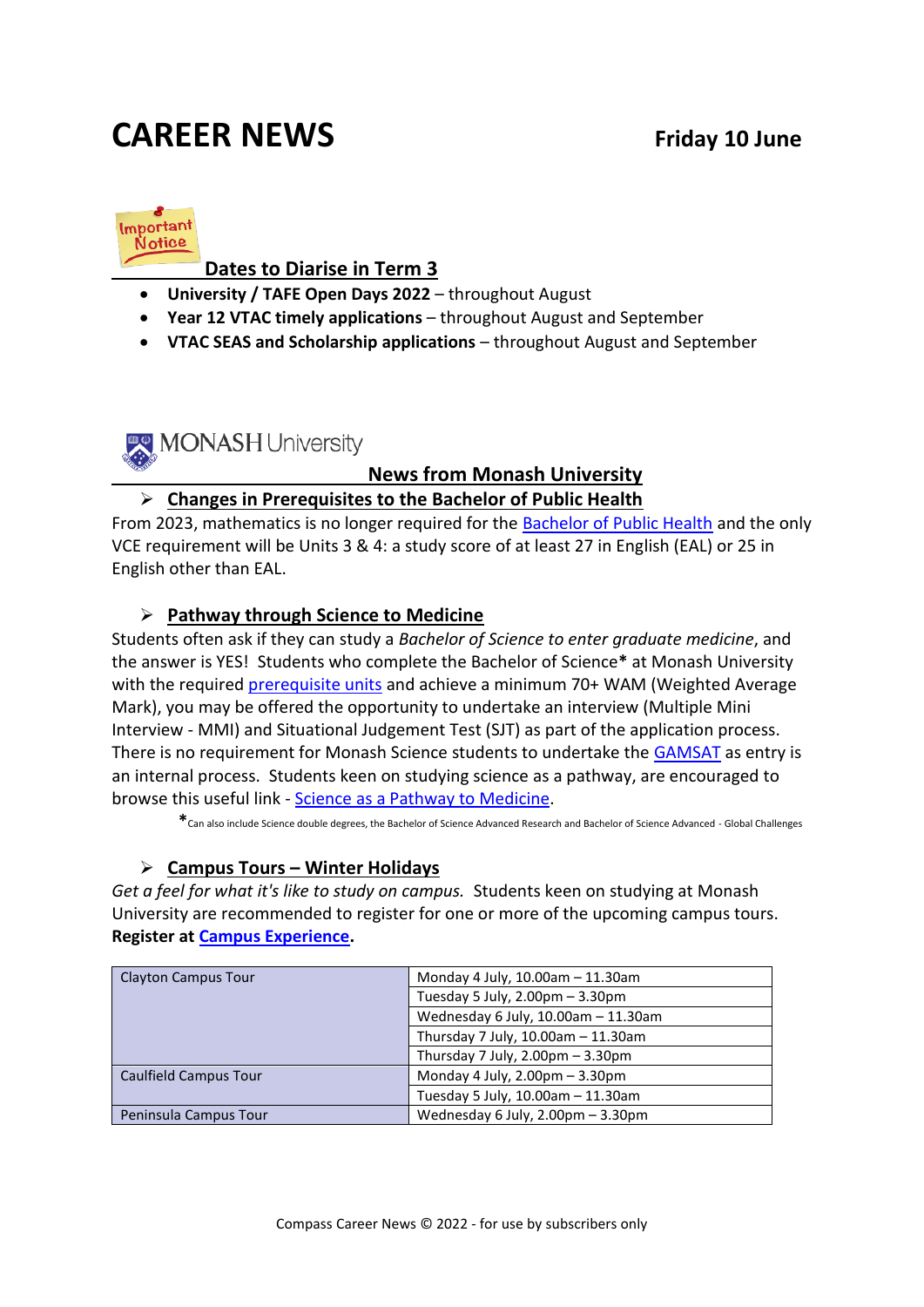

**[Early Entry Program](https://t.mail.swinburne.edu.au/r/?id=hc398ea,3175bbb,3175bc1&seid=em%7Ccpn%7Ccp%7Ccps%7Ccpjuneep%7C1) 2023**

*A different way to enter university that will not depend on your ATAR*

The [2023 Early Entry Program](https://www.swinburne.edu.au/courses/planning-your-future/early-entry-program/) is a unique opportunity for current Year 12 students to receive a conditional offer based on a recommendation by the school, and not based on an ATAR.

Applications opened on 18 May 2022 and the final day for school recommendations is 31 October 2022. Successful students will receive a conditional offer and the offer will become unconditional should students complete Year 12 and must meet the course prerequisites – particularly English (study score of 25) or EAL (study score of 30).

Details of the application process, as well as participating courses can be found below.

#### **1. Application process**

Students must organise a recommendation from a school representative – the school's principal, the year level coordinator, Head of House, or Career Practitioner – in order to proceed with an application.

#### **2. Eligible courses**

Courses that will be offered through this program can be found at **Eligible Courses**, and students can only apply for one course.

Students will be required to complete 3 questions in a *Next Gen Now* questionnaire, and students will be asked to provide a 200-word statement per question.

#### **3. Recommendation form**

Once an application is submitted, students will receive a confirmation email which will include the form they need to forward onto their chosen school representative, who will complete the form and return it to Swinburne, who will match it with the student's application.

#### **Students must also make a VTAC application.**



### **Bachelor of Business (Logistics Supply Chain Management)**

The **Bachelor of Business (Logistics and Supply Chain Management)** degree covers topics to develop a students' knowledge and interest in contemporary issues central to the logistics and supply chain management industry.

Areas covered in the course include *procurement and global sourcing, warehousing, freight and distribution, business operations, supply chain analytics and the management of human and physical resources.*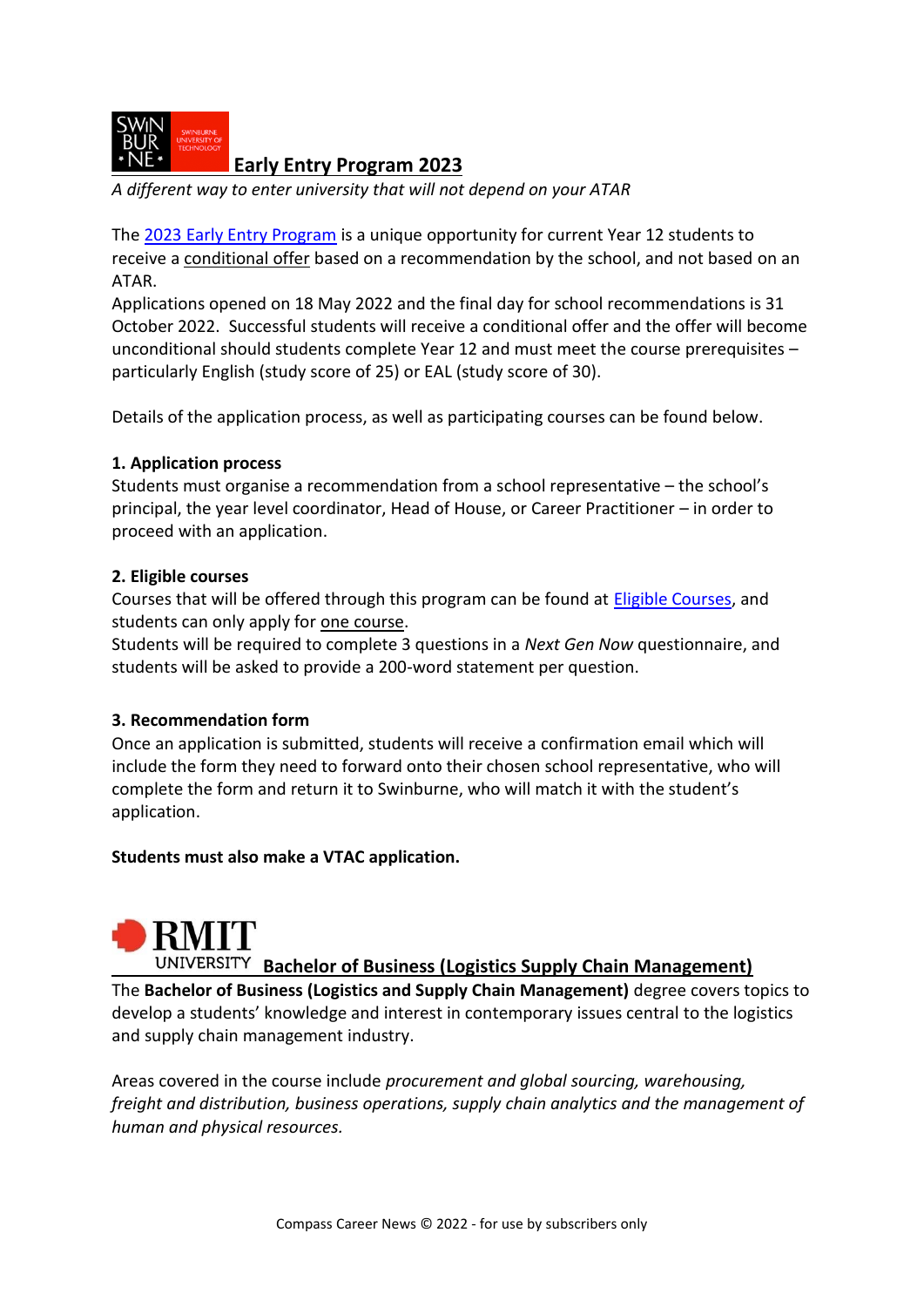Students with a keen eye for detail, enjoy being organised, and are passionate about efficiency and constantly looking at ways to improve things will enjoy this course.

Students will have the opportunity to directly apply their academic skills to a work context in work-integrated learning courses like Digital Business Design and Innovation, Business Analysis and Impact Management, and Business Solutions for Global Enterprises electives.

VCE prerequisites are Units 3 and 4 - a study score of at least 25 in any English or at least 30 in English (EAL).

**Find out more about this course by browsing [Logistics Supply Chain Management.](https://www.rmit.edu.au/study-with-us/levels-of-study/undergraduate-study/bachelor-degrees/bp255)**



### **Cabin Crew (ADF Gap Year) 2023**

*Provide safety, comfort and in-flight service to passengers and crew on board specialised aircraft, while enjoying a fulfilling 12-month taste of life in the Air Force*. Air Force Cabin Crew play a vital role in ensuring the safety, security and comfort of military personnel and civilian passengers such as Government ministers, Australian and foreign heads of state, royalty, and guests of the Australian government, onboard an aircraft.

**Find out more and apply at [Cabin Crew \(ADF Gap Year\) 2023](https://www.defencejobs.gov.au/jobs/air-force/cabin-crew-adf-gap-year)**



AUSTRALIAN CATHOLIC UNIVERSITY **AGILE Program for High Achievers** 

*AGILE (Academy of Global Impact and Leadership through Ethics) is an innovative opportunity for high achievers to elevate their performance.*

Introduced this year, the AGILE program is exclusive to first year students who attain an ATAR of 90.00+. As members of AGILE, students will note that the commitment of global impact precedes the demand for leadership to fulfill what is wanted and needed in the world. AGILE attracts and selects those who are already leaders with the intention to elevate their leadership, power, productivity and therefore impact and will be developed in quick, flexible, and agile leadership.

AGILE members have access to a range of personal and career enhancing opportunities including –

- *exclusive networking opportunities*
- *masterclass seminars with ACU's nationally recognised teaching staff and global leaders*
- *access to talks from Australia's most inspiring leaders.*

**Students who attain an ATAR above 90.00 and enrol in a course at ACU will be invited to join the [AGILE program.](https://www.acu.edu.au/study-at-acu/why-study-at-acu/agile)**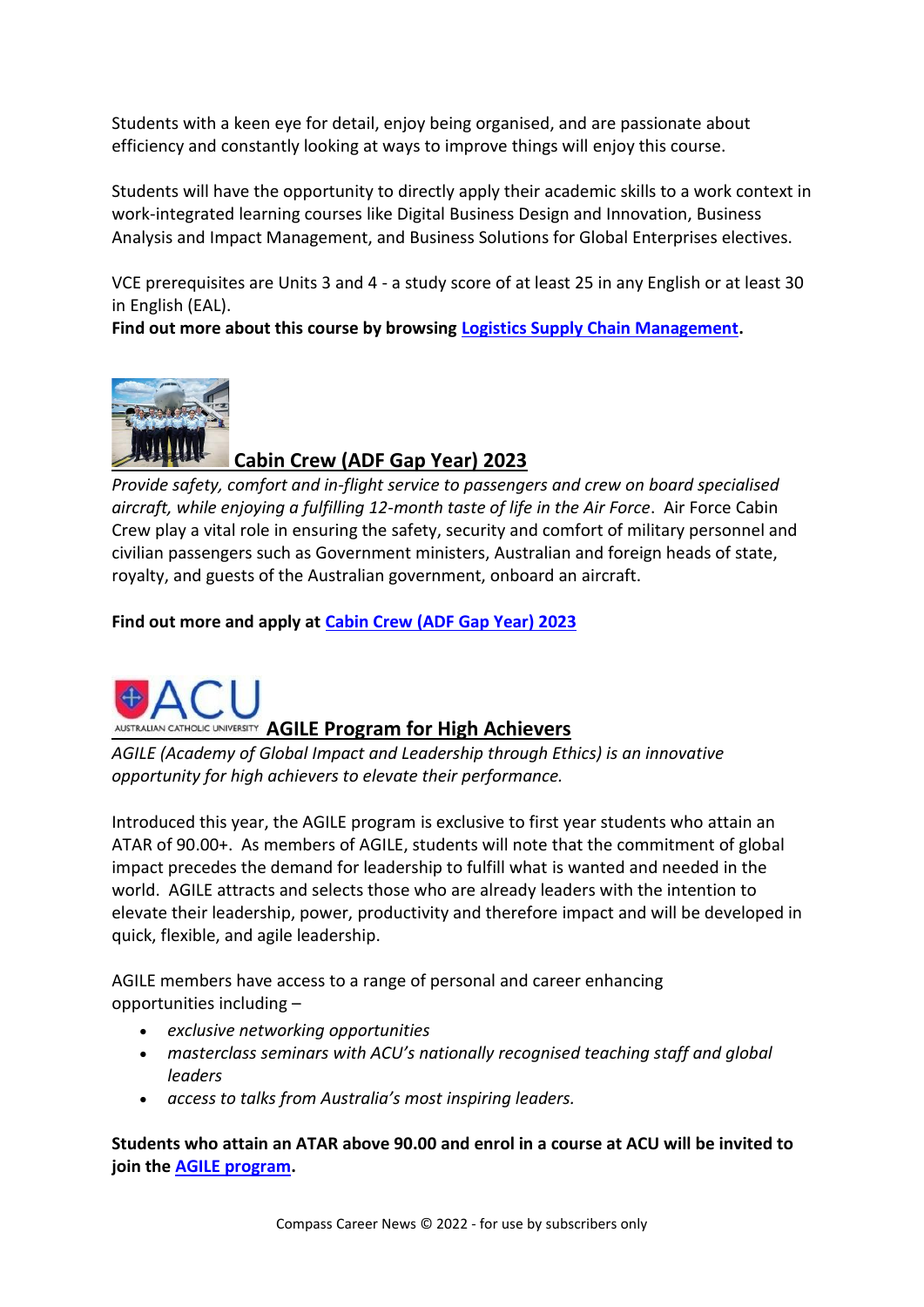## **Criminology and Paralegal Degrees in Victoria in 2022**

Below are a number of **paralegal** courses on offer in Victoria. The prerequisite VCE subject is usually only an English. **Visi[t VTAC](http://www.vtac.edu.au/) for a comprehensive list including all double degrees on offer.**

| <b>COURSE</b>                                                       | <b>UNI</b>        | <b>MAJOR STUDIES IN 2022</b>                                                                                                                                                                                                                                                                                                                                                                                                                                                                                                                                                                                       | <b>ATAR 2022</b>                        |
|---------------------------------------------------------------------|-------------------|--------------------------------------------------------------------------------------------------------------------------------------------------------------------------------------------------------------------------------------------------------------------------------------------------------------------------------------------------------------------------------------------------------------------------------------------------------------------------------------------------------------------------------------------------------------------------------------------------------------------|-----------------------------------------|
| <b>Criminology &amp;</b>                                            | <b>ACU</b>        | Criminology.                                                                                                                                                                                                                                                                                                                                                                                                                                                                                                                                                                                                       | 59.30 (M)                               |
| <b>Criminal Justice</b>                                             |                   |                                                                                                                                                                                                                                                                                                                                                                                                                                                                                                                                                                                                                    |                                         |
| <b>Criminology</b>                                                  | <b>DEAKIN</b>     | Crime, Crime prevention, Criminal behaviour, Criminal justice, Criminology, Criminology research<br>methods, Criminology theory, Environmental crime, Media and crime, Organised crime, Policing,<br>Psychology, Punishment, Risk, Security, Social science, Society, Surveillance, Terrorism, Transnational<br>crime, Victimology, Violence.                                                                                                                                                                                                                                                                      | 62.05(G)<br>60.15(M)                    |
| <b>Forensic Science</b>                                             |                   | Analytical chemistry, Biochemistry, Chemistry, Chemistry (analytical), Chemistry (forensic),<br>Chemistry (medical), Chemistry (organic), Criminology, Forensic analysis, Forensic biology, Forensic<br>chemistry, Forensic investigation, Forensic science, Genetics, Hazardous materials and processes,<br>Molecular and cell biology.                                                                                                                                                                                                                                                                           | 60.55(G)                                |
| <b>Forensic</b><br><b>Science/Criminology</b>                       |                   | Analytical chemistry, Biochemistry, Chemistry, Chemistry (analytical), Chemistry (forensic),<br>Chemistry (medical), Crime, Crime prevention, Criminal justice, Criminal justice administration,<br>Criminology, Criminology research methods, Criminology theory, Ethics, Forensic analysis, Forensic<br>investigation, Forensic science, Hazardous materials and processes, Justice, Legal studies, Media and<br>crime, Molecular and cell biology, Organised crime, Policing, Psychology, Punishment, Research<br>methods, Risk, Security, Surveillance, Terrorism, Transnational crime, Victimology, Violence. | 65.55 (G)                               |
| <b>Criminology and</b><br><b>Criminal Justice</b>                   | <b>FEDERATION</b> | Behavioural studies, Community and human services, Criminology and criminal justice, IT security,<br>Sociology.                                                                                                                                                                                                                                                                                                                                                                                                                                                                                                    | 41.50 (Ba)<br>40.85 (Be)<br>52.600 (Gi) |
| New from July 2022:<br><b>Criminal Justice</b><br><b>Management</b> |                   | tbc                                                                                                                                                                                                                                                                                                                                                                                                                                                                                                                                                                                                                | new                                     |
| <b>Criminology</b>                                                  | <b>LA TROBE</b>   | Criminology.                                                                                                                                                                                                                                                                                                                                                                                                                                                                                                                                                                                                       | 60.75(B)<br>60.60 (M)                   |
| <b>Criminology</b>                                                  | <b>MONASH</b>     | Crime, Crime and justice, Criminal justice system, Criminology.                                                                                                                                                                                                                                                                                                                                                                                                                                                                                                                                                    | 77.00 (CI)                              |
| <b>Criminology and</b><br><b>Policing</b>                           |                   | Crime, Crime and justice, Criminal justice system, Criminology, Policing.                                                                                                                                                                                                                                                                                                                                                                                                                                                                                                                                          | $n/a$ (CI)                              |
| <b>Criminal Justice</b>                                             | <b>RMIT</b>       | Criminal justice systems, Criminal justice workplace learning, Criminal law, Criminology,<br>International crime.                                                                                                                                                                                                                                                                                                                                                                                                                                                                                                  | 71.40 (C)                               |
| <b>Criminology &amp;</b><br><b>Psychology</b>                       |                   | Corrections, Crime prevention, Criminal justice administration, Criminology, Customs, Forensic<br>investigation, Forensic psychology, Global justice, Information security, Justice, Law (court<br>processes), Law (criminal), Law (evidence), Law enforcement, Legal studies, Police studies,<br>Psychological testing and assessment, Psychology, Psychology (cognitive), Psychology<br>(developmental), Psychology (personality), Psychology (social), Psychopathology, Youth justice.                                                                                                                          | 70.10 (C)                               |
| <b>Legal and Dispute</b><br><b>Studies</b>                          |                   | Dispute resolution and mediation, Human rights, Justice, Law, Law (civil and criminal procedure),<br>Law (civil obligations), Law (criminal), Law (evidence), Law (family), Law (information), Law (labour<br>relations), Legal practice, Legal studies, Organisational processes, Social sciences, Sociology.                                                                                                                                                                                                                                                                                                     | 71.80 (C)                               |
| <b>Legal Practice</b><br>(Paralegal)                                |                   | Business and Corporate Law, Civil Procedure & Dispute Resolution, Contract Law, Criminal Law,<br>Evidence Law, Family Law, Intellectual Property Law and Trade Practices, Land Law & Conveyancing,<br>Legal Research, Paralegal, Probate and Administration, Tort Law, Wills.                                                                                                                                                                                                                                                                                                                                      | 41.00 $(C)$                             |
| <b>Criminal Justice and</b><br><b>Criminology</b>                   | <b>SWINBURNE</b>  | Advanced topics in criminology, Advanced topics in forensic psychology, Corrections systems and<br>practice, Crime and punishment in the international context, Crime society and culture, Criminal law<br>and process, Criminology theory and practice, Deviance difference and conformity, Introduction to<br>forensic psychology, Introduction to law, Law and social science, Policing systems and practice,<br>Psychology, Sentencing, Technological advances in dealing with crime, Youth justice and crime.                                                                                                 | 55.05 (H)                               |
| <b>Criminal Justice</b>                                             | <b>VICTORIA</b>   | Criminal justice.                                                                                                                                                                                                                                                                                                                                                                                                                                                                                                                                                                                                  | n/a(F)                                  |
| <b>Criminal Justice &amp;</b>                                       |                   | Criminal justice, Psychology.                                                                                                                                                                                                                                                                                                                                                                                                                                                                                                                                                                                      | n/a(F)                                  |
| <b>Psychological</b>                                                |                   |                                                                                                                                                                                                                                                                                                                                                                                                                                                                                                                                                                                                                    |                                         |
| <b>Sciences</b>                                                     |                   |                                                                                                                                                                                                                                                                                                                                                                                                                                                                                                                                                                                                                    |                                         |
| <b>Criminology</b>                                                  |                   | Criminology.                                                                                                                                                                                                                                                                                                                                                                                                                                                                                                                                                                                                       | $n/a$ (CQ)                              |
| <b>Legal Services</b>                                               |                   | Advanced legal services, Law profession.                                                                                                                                                                                                                                                                                                                                                                                                                                                                                                                                                                           | n/a (C)(F)                              |
| <b>Youth Work and</b><br><b>Criminal Justice</b>                    |                   | Criminal justice, Youth work.                                                                                                                                                                                                                                                                                                                                                                                                                                                                                                                                                                                      | n/a (W)                                 |

**Note**: The University of Melbourne offers a *major in criminology* in it[s Bachelor of Arts](https://study.unimelb.edu.au/find/courses/undergraduate/bachelor-of-arts/) degree (ATAR 85.00).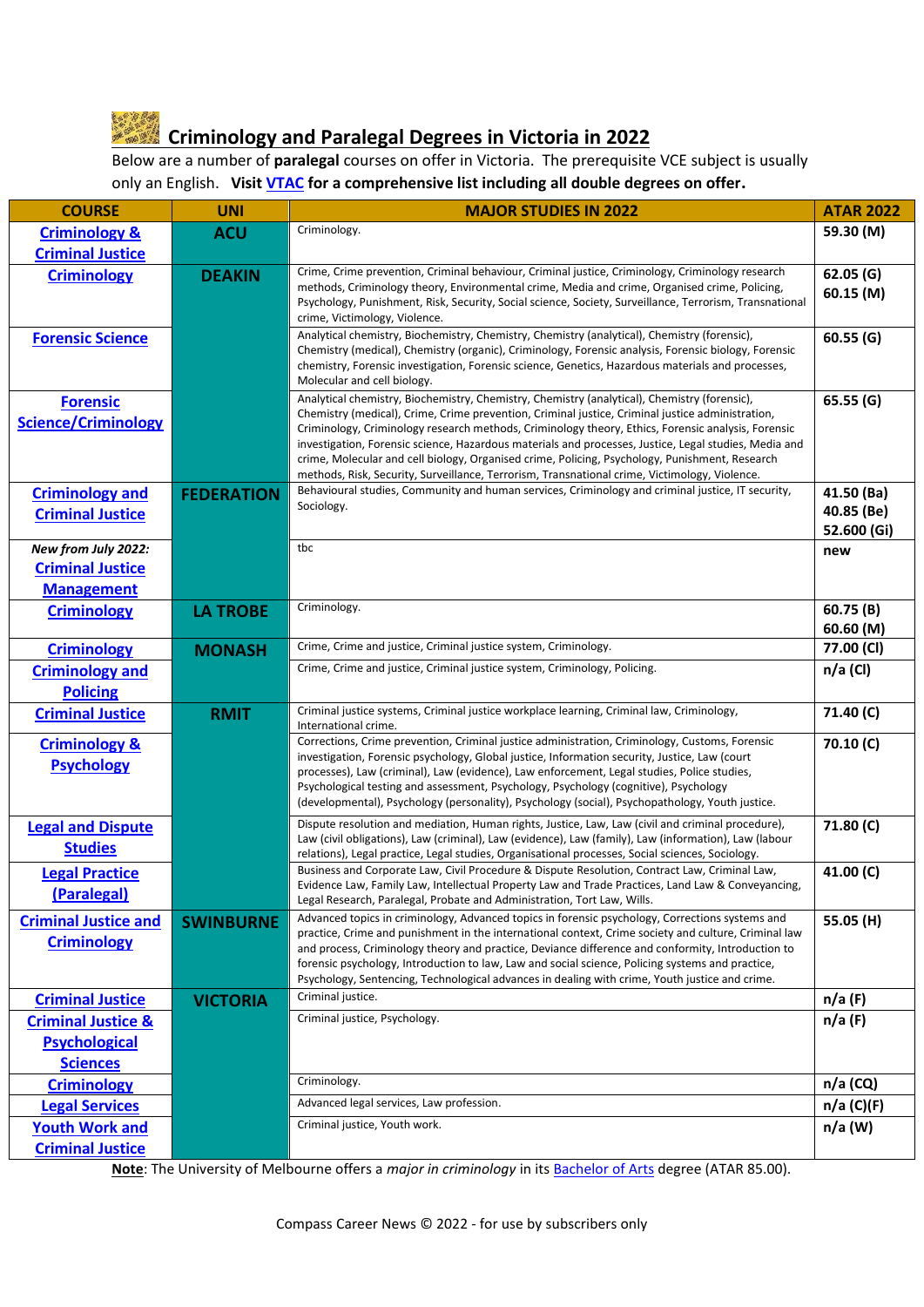# **Law Undergraduate Degrees in Victoria in 2022**

| <b>INSTITUTION</b>                    | <b>COURSES</b>                                        | <b>ATAR FOR 2022</b>          |
|---------------------------------------|-------------------------------------------------------|-------------------------------|
| <b>Australian Catholic University</b> | Laws                                                  | 75.00                         |
| <b>Visit ACU - Law</b>                | Arts/Laws                                             | 76.20                         |
| M - Melbourne campus                  | <b>Biomedical Science/Laws</b>                        | 76.25                         |
|                                       | <b>Business Administration/Laws</b>                   | 75.30                         |
|                                       | Commerce/Laws                                         | 76.65                         |
|                                       | Laws/Global Studies                                   | 77.00                         |
|                                       | Philosophy/Laws                                       | n/a                           |
|                                       | Psychological Science/Laws                            | 78.90                         |
|                                       | Theology/Laws                                         | n/a                           |
| <b>Deakin University</b>              | Laws                                                  | 84.25 (G), 90.35 (M)          |
| <b>Visit Deakin - Law</b>             | Arts/Laws                                             | 86.95 (G), 91.75 (M)          |
| G - Geelong Waterfront campus         | Commerce/Laws                                         | 85.05 (G), 91.00 (M)          |
| M - Melbourne campus                  | Criminology/Laws                                      | 85.35 (G), 91.30 (M)          |
|                                       | Laws/Cybersecurity                                    | n/a (G), n/a (M)              |
|                                       | Laws/International Studies                            | 86.35 (G), 91.35 (M)          |
|                                       | Property & Real Estate/Laws                           | n/a (M)                       |
|                                       | Science/Laws                                          | 95.45 (M)                     |
| La Trobe University                   | Laws (Honours)                                        | n/a (B), 90.10 (M)            |
| <b>Visit La Trobe - Law</b>           | Commerce/Laws (Honours)                               | 90.40 (M)                     |
| B - Bendigo campus                    | Laws (Honours)/Arts                                   | n/a (B), 90.00 (M)            |
| M - Melbourne campus                  | Laws (Honours)/Biomedicine                            | 93.95 (M)                     |
|                                       | Laws (Honours)/Business<br>Laws (Honours)/Criminology | $n/a$ (B)                     |
|                                       | Laws (Honours)/Global Studies                         | n/a (B), 90.60 (M)            |
|                                       | Laws (Honours)/Media and Communication                | 90.65 (M)<br>$n/a$ (M)        |
|                                       | Laws (Honours)/Politics, Philosophy and Economics     | 90.45 (M)                     |
|                                       | Laws (Honours)/Psychological Science                  | n/a (B), 90.05 (M)            |
|                                       | Laws (Honours)/Science                                | n/a (B), 94.60 (M)            |
|                                       | Laws (Honours)                                        | 97.10                         |
| <b>Monash University</b>              | Laws (Honours)/Arts                                   | 97.00                         |
| <b>Visit Monash - Law</b>             | Laws (Honours)/Biomedical Science                     | 97.25                         |
| Cl - Clayton campus                   | Laws (Honours)/Commerce                               | 97.00                         |
|                                       | Laws/Computer Science                                 | 97.10                         |
|                                       | Laws (Honours)/Criminology                            | 97.00                         |
|                                       | Laws (Honours)/Engineering                            | 97.30                         |
|                                       | Laws (Honours)/Global Studies                         | 97.05                         |
|                                       | Laws/Information Technology                           | n/a                           |
|                                       | Laws (Honours)/Music                                  | <b>Range of Criteria (RC)</b> |
|                                       | Laws/ Politics, Philosophy and Economics              | n/a                           |
|                                       | Laws (Honours)/Science                                | 97.00                         |
| <b>RMIT University</b>                | Laws                                                  | 85.20                         |
| <b>Visit RMIT - Law</b>               | Laws/Economics and Finance                            | 90.30                         |
|                                       | Laws/Information Systems                              | n/a                           |
| $C - City$ campus                     |                                                       |                               |
| <b>Swinburne University</b>           | Laws<br>Laws/Arts                                     | 80.40<br>82.10                |
| <b>Visit Swinburne - Law</b>          | Laws/Business                                         | 80.35                         |
| H - Hawthorn campus                   | Laws/Business Information Systems                     | n/a                           |
|                                       | Law/Computer Science                                  | n/a                           |
|                                       | Law/Criminal Justice & Criminology                    | 80.40                         |
|                                       | Laws/Engineering                                      | n/a                           |
|                                       | Laws/Media and Communication                          | 80.65                         |
|                                       | Laws/Science                                          | n/a                           |
| <b>Victoria University</b>            | Laws                                                  | 80.25 (C)                     |
|                                       | Laws/Arts                                             | 80.55 (C & F)                 |
| <b>Visit Victoria - Law</b>           | Laws/Business                                         | 80.45 (C & F)                 |
| $C - City$ campus                     | Laws/Criminology                                      | 80.45 (C)                     |
| C & F - City and Footscray Park       | Laws/Psychological Studies                            | $n/a$ (C & F)                 |
|                                       | Laws/Psychology (Honours)                             | n/a (C & F)                   |